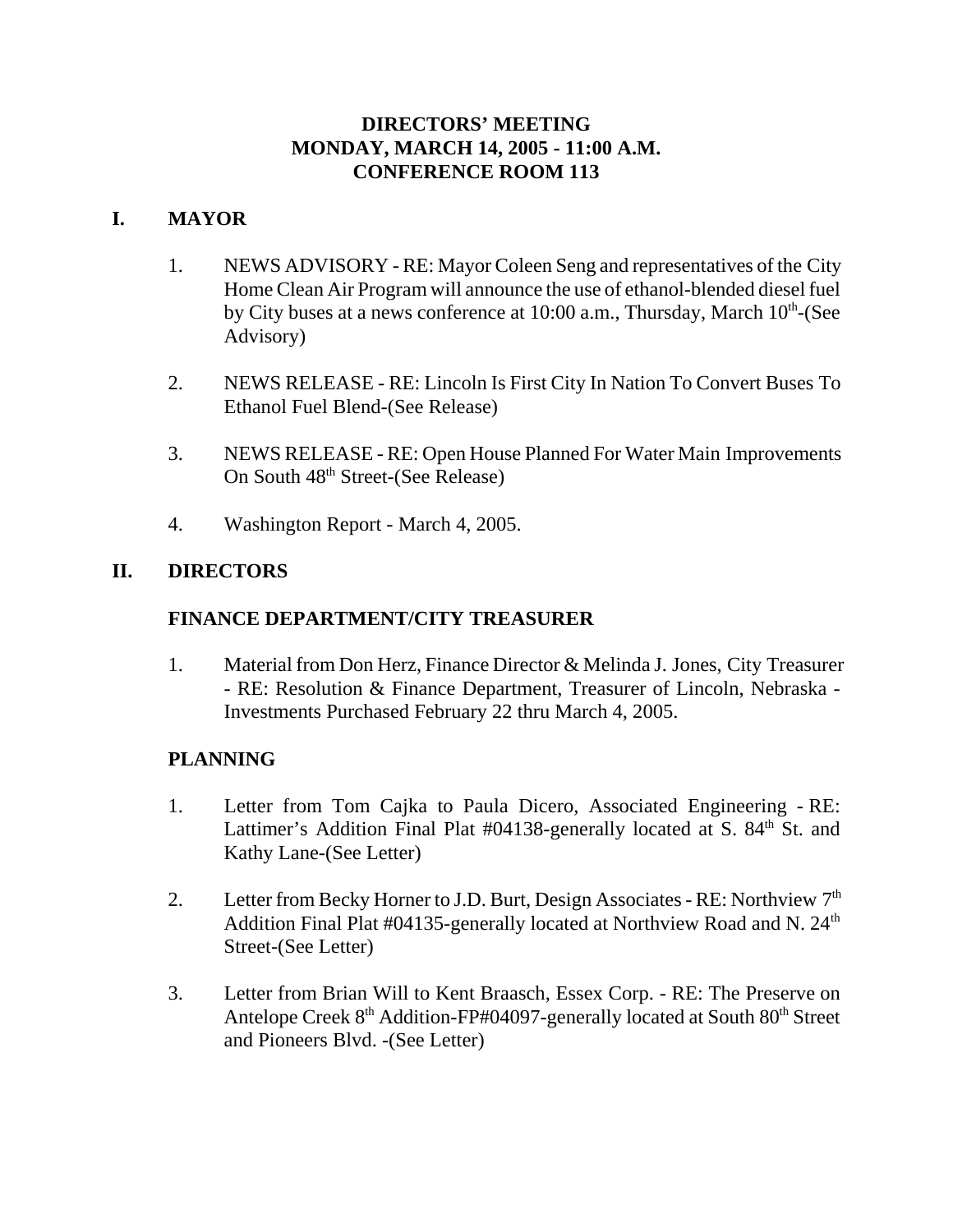### **PLANNING COMMISSION FINAL ACTION.....**

- 1. Use Permit No. 141A, Thompson Creek (Add two lots for commercial use-S. 56<sup>th</sup> Street & Thompson Creek Blvd.) Resolution No. PC-00905.
- 2. Special Permit No. 05003, Meadow View 2<sup>nd</sup> Addition CUP (Northeast corner of S.W. 84<sup>th</sup> Street & West Pioneers Blvd.) Resolution No. PC-00904-DENIED.
- 3. Use Permit No. 148, King Crest (N. 27<sup>th</sup> Street, north of Folkways Blvd.) Resolution No. PC-00906.
- 4. **\*\*CORRECTED\*\*** Use Permit No. 148, King Crest (N. 27<sup>th</sup> Street, north of Folkways Blvd.) Resolution No. PC-00906.

# **PUBLIC WORKS & UTILITIES**

- 1. Public Works & Utilities ADVISORY RE: Holdrege Street Water Main and Roadway Improvement Is Beginning EO #65704 - Holdrege St. from 84<sup>th</sup> to  $90<sup>th</sup> Street - (See Advisory)$
- 2. Public Works & Utilities ADVISORY RE: South 48<sup>th</sup> Street Water Main Improvements Planned-Public Meeting Scheduled for March 15, 2005-Project #700270- (See Advisory)
- 3. Response E-Mail from Steve Masters to Annette McRoy RE: Constituent with problem-District assessment-Robert Markovic-(See E-Mail's)

# **III. CITY CLERK**

### **IV. COUNCIL**

### **A. COUNCIL REQUESTS/CORRESPONDENCE**

### **JON CAMP**

1. E-Mail from Ann Geary to Jon Camp - RE: A Street Coachman's Drive to Eldon Drive- (See E-Mail)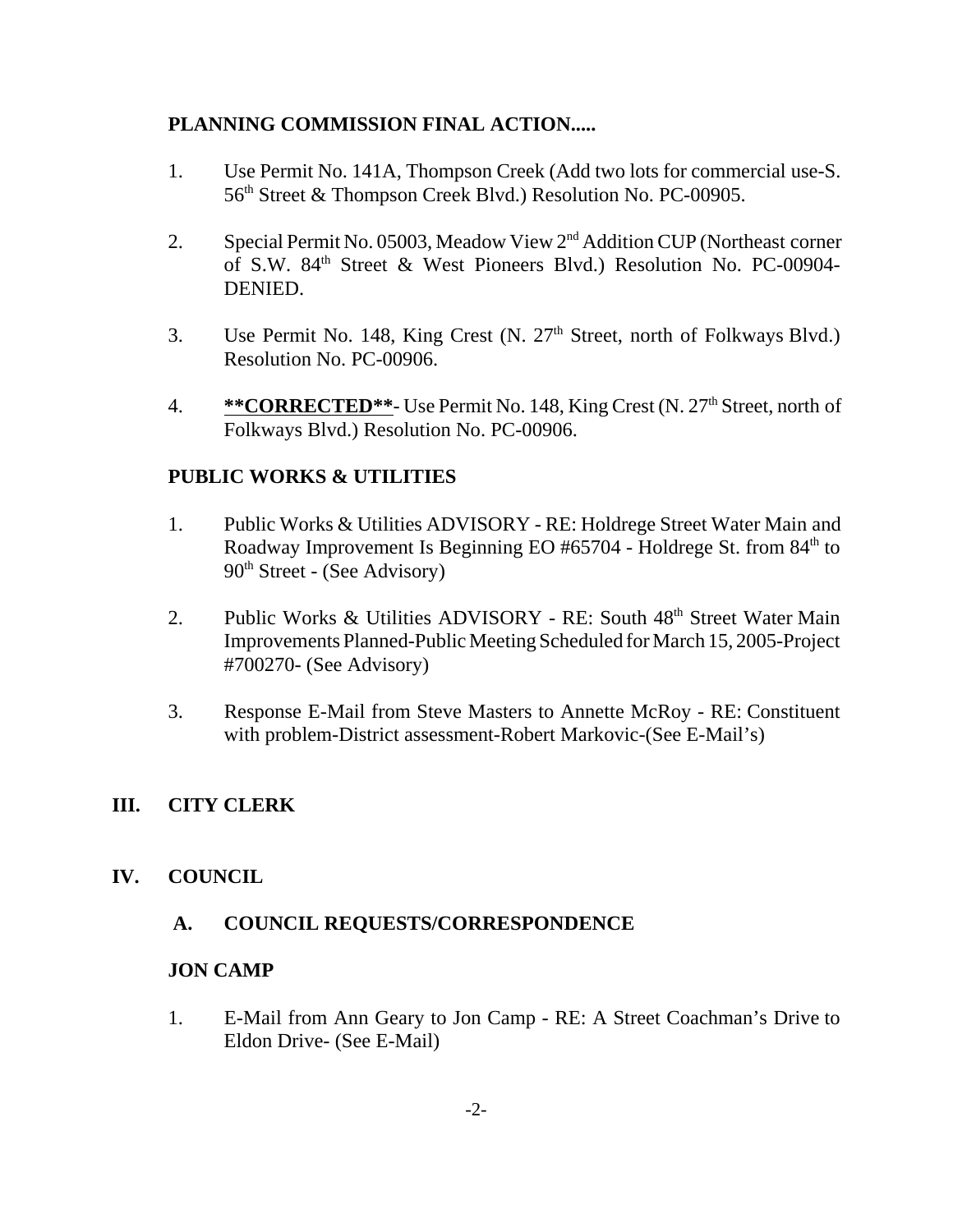2. E-Mail from Julie Sand to Jon Camp with response from Jon Camp - RE: Talent Plus -(See E-Mail)

### **JONATHAN COOK**

1. OUTSTANDING Request to Public Works & Utilities Department - RE: Snow plowed onto sidewalks repeatedly (RFI#122 - 01/11/05). — **1.) SEE RESPONSE FROM W.L. NASS, PUBLIC WORKS & UTILITIES DEPARTMENT RECEIVED ON RFI#122-03/09/05.** 

### **GLENN FRIENDT**

1. Request to Marc Wullschleger, Urban Development Director / Lynn Johnson, Parks & Recreation Director - RE: Next steps for the University Place property vacation (RFI#41-02/02/05). — **1.) SEE RESPONSE FROM MARC WULLSCHLEGER, URBAN DEVELOPMENT DIRECTOR RECEIVED ON RFI#41-02/09/05.**

### **ANNETTE McROY**

1. Request to Don Taute, Personnel Director RE: Breakdown for Each Department for specifically requested information on M-Class Employees for Years 1995, 2000 and 2003 (**RFI #164 - 02-18-05** - Joint Request w/P.Newman)

### **PATTE NEWMAN**

- 1. Request to Don Taute, Personnel Director RE: Breakdown for Each Department for specifically requested information on M-Class Employees for Years 1995, 2000 and 2003 (**RFI #30 - 02-18-05** - Joint Request w/A.McRoy)
- 2. Request to Lynn Johnson, Parks & Recreation Director RE: Request for more information on the tennis courts at Woods Park- (RFI#31-03/04/05).

### **V. MISCELLANEOUS**

- 1. Letter from Nancy RE: The "Ride for Five" Program it would be so helpful if you continued this program-(See Letter)
- 2. Letter from Gary Awalt RE: The proposed Wal-Mart Super center-(See Letter)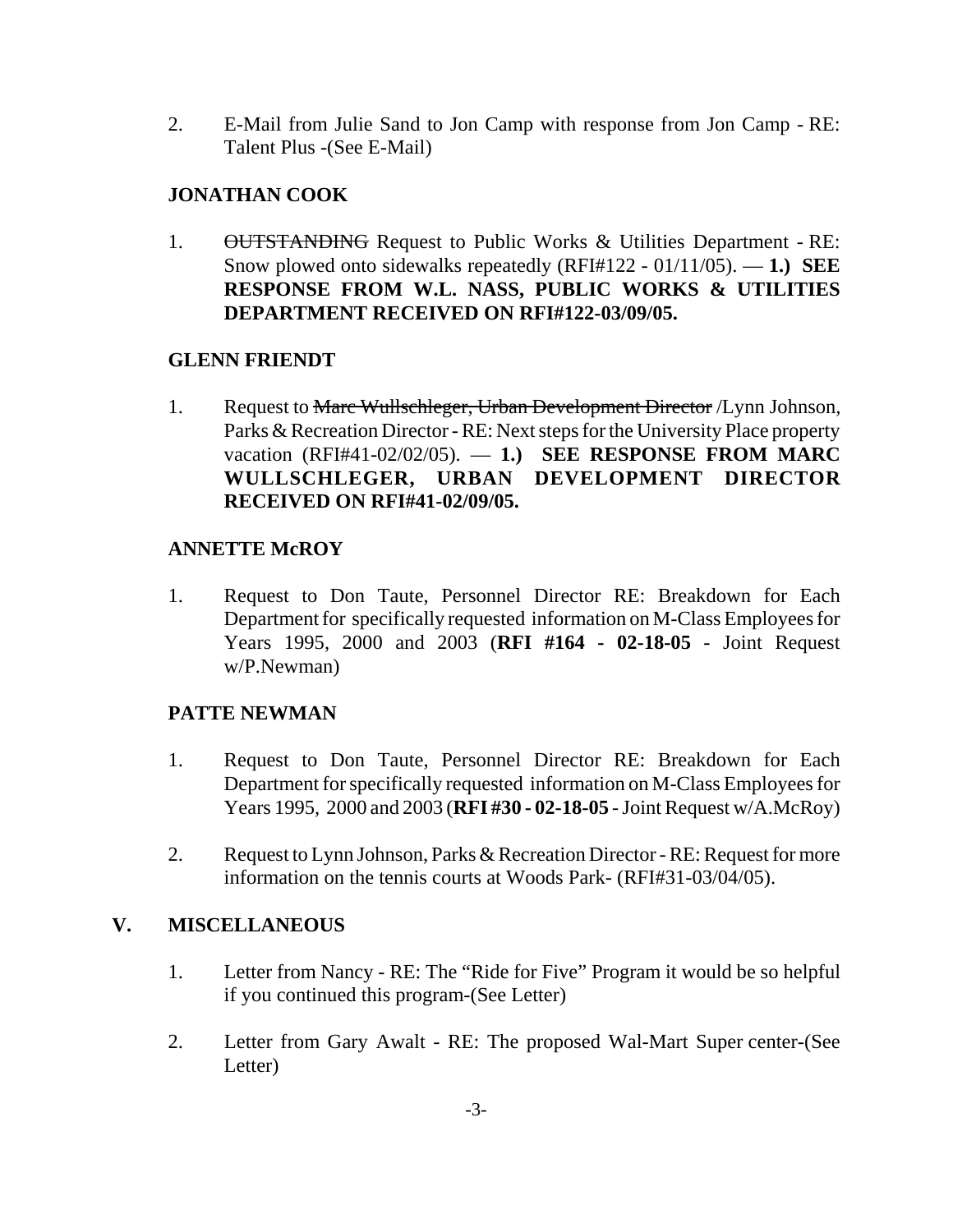- 3. Letter from Havelock Business Owners RE: Proposed Wal-Mart at 87<sup>th</sup> & Adams -(See Letter)
- 4. Letter from Rod Hornby, President, Rembolt Homes RE: Plumbing concerns with new construction -(See Letter)
- 5. E-Mail from Lisa Janssen, BA Mental Health Specialist, Community Mental Health Center of Lancaster County - RE: Please continue to support the 'Ride for Five' Program-(See E-Mail)
- 6. E-Mail from Lori Ashmore, HUD Homeless Case Manager, Lincoln Action Program - RE: Bus passes -(See E-Mail)
- 7. E-Mail from Liz Browne, Certified Social Worker, Community Support Worker, Community Mental Health Center - RE: The Ride for Five Program- (See E-Mail)
- 8. Letter from George & Julie Papineau RE: The proposed Wal-Mart at  $84<sup>th</sup>$  & Adams-(See Letter)
- 9. Letter & Material from Frank Landis, Commissioner, State of Nebraska Public Service Commission-RE: Application No. PSAP-36.1: In the Matter of Lincoln/Lancaster County, seeking funding approval for recurring and nonrecurring costs of Wireless E911 Implementation-(See Material)
- 10. Letter from Mark Travis RE: Encourage you to continue the 'Ride For Five' program-(See Letter)
- 11. Letter from Richard Strom RE: Encourage you to continue the 'Ride For Five' program-(See Letter)
- 12. Letter from Terri Smith RE: Continue the 'Ride for Five' Program-(See Letter)
- 13. Letter from Briana Gauger RE: Continue the 'Ride for Five' Program-(See Letter)
- 14. Letter from Doris Scott; Darlene Smith; James Butts; Jerry Knowles; JoAnn Graham; Jeanne Boettcher; - RE: The 'no smoking' ban - "independent living center" they would like to see their facility mandated as smoke free -(See Letter)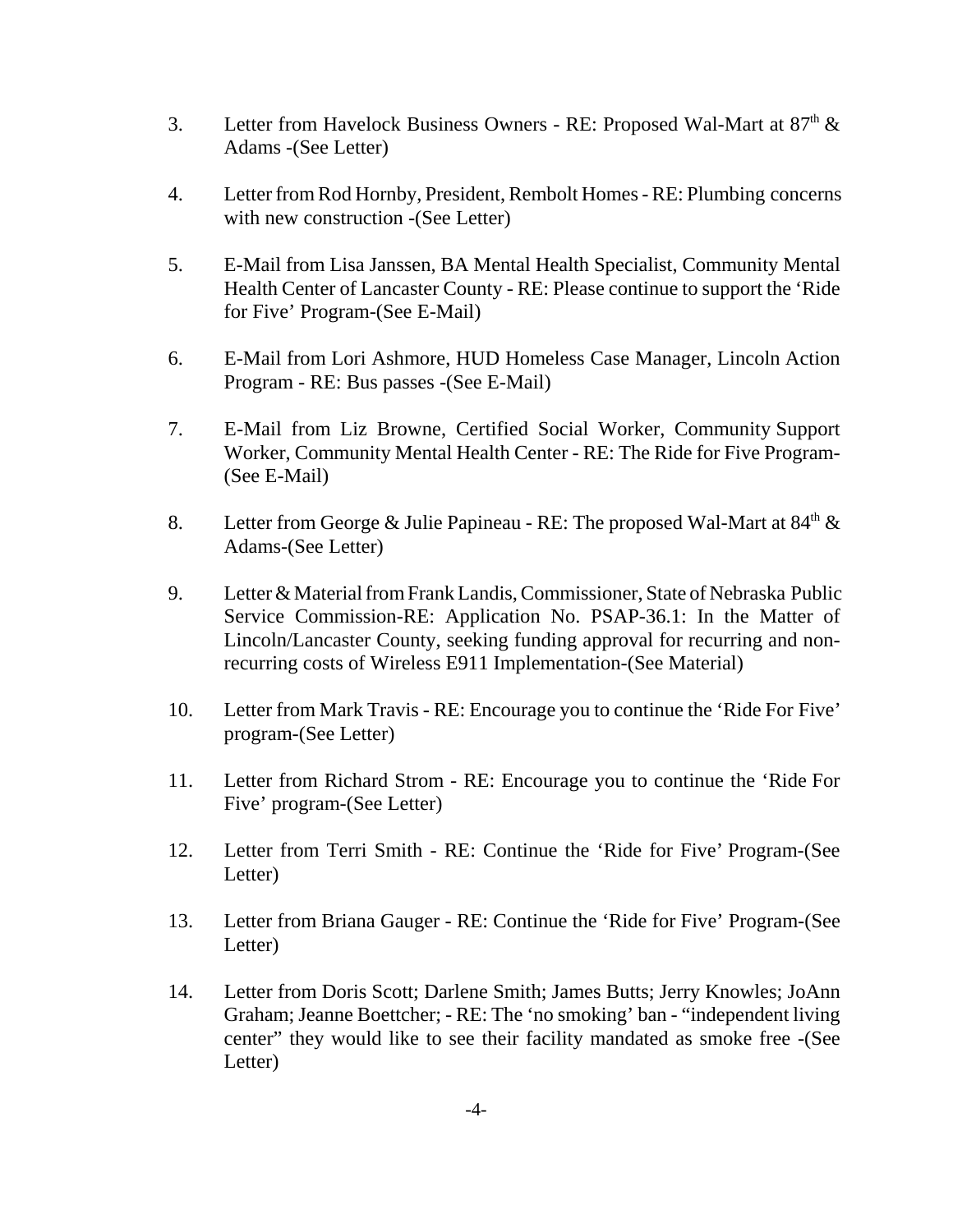- 15. Letter from Terry Gettman RE: Continue the 'Ride for Five' Program-(See Letter)
- 16. Letter from Mark & Terri Rockemann RE: Concerned about the proposed new Wal-Mart location at 84<sup>th</sup> & Adams-(See Letter)
- 17. Letter from Shirley Uttecht RE: Super Wal-Mart's Proposed Northeast Lincoln location at North 84<sup>th</sup> Street & Adams St. -(See Letter)
- 18. Letter from Loretta Murry RE: Please consider keeping the 'Ride for Five' program-(See Letter)
- 19. Letter from Grace Bryan RE: Please keep the 'Ride for Five' program-(See Letter)
- 20. Letter from Karen Teachman RE: Please consider keeping the 'Ride for Five' program -(See Letter)
- 21. Letter & Material from Donald Coleman RE: The Karate studio owner charged with indecent exposure, pleads innocent - questions how this man can still operate a business where there are little girls-(See Material)
- 22. E-Mail from Kim Baty RE: The proposed Wal-Mart at  $84<sup>th</sup> \&$  Adams-(See E-Mail)
- 23. E-Mail from Donald Atkinson RE: \$5.00 Bus Passes -(See E-Mail)
- 24. E-Mail from Selma Atkinson RE: Please keep the five dollar bus passes -(See E-Mail)
- 25. E-Mail from Carol B. RE: MSN article-National Bank of Wal-Mart? -(See E-Mail)
- 26. Letter from Susan Coonrod RE: Please keep the 'Ride for Five' program- (See Letter)
- 27. Letter from Scott Johnson RE: Please keep the 'Ride for Five' program-(See Letter)
- 28. Letter from Jean Wheat RE: Please keep the 'Ride for Five' program-(See Letter)